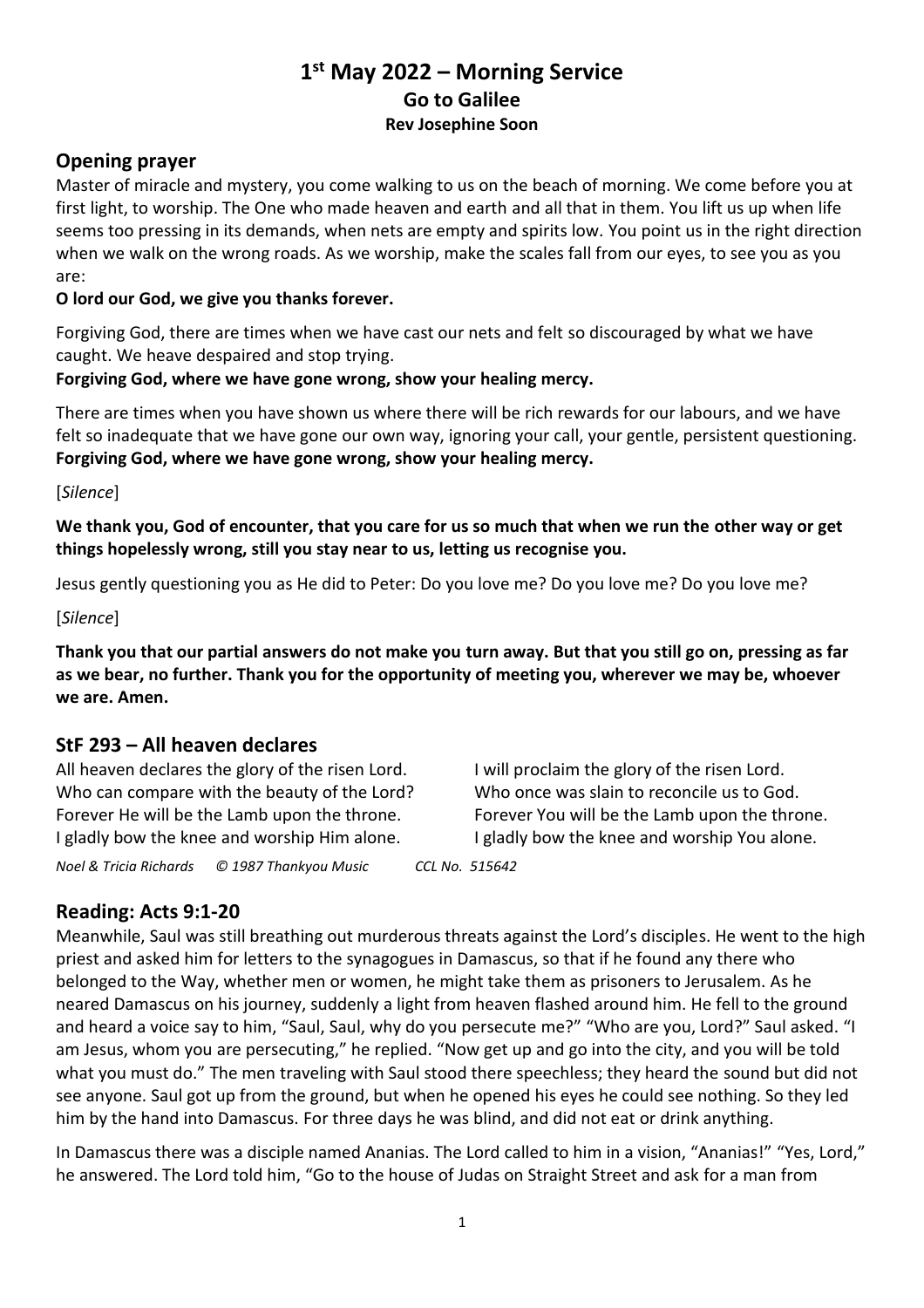Tarsus named Saul, for he is praying. In a vision he has seen a man named Ananias come and place his hands on him to restore his sight."

"Lord," Ananias answered, "I have heard many reports about this man and all the harm he has done to your holy people in Jerusalem. And he has come here with authority from the chief priests to arrest all who call on your name." But the Lord said to Ananias, "Go! This man is my chosen instrument to proclaim my name to the Gentiles and their kings and to the people of Israel. I will show him how much he must suffer for my name."

Then Ananias went to the house and entered it. Placing his hands on Saul, he said, "Brother Saul, the Lord—Jesus, who appeared to you on the road as you were coming here—has sent me so that you may see again and be filled with the Holy Spirit." Immediately, something like scales fell from Saul's eyes, and he could see again. He got up and was baptized, and after taking some food, he regained his strength. Saul spent several days with the disciples in Damascus. At once he began to preach in the synagogues that Jesus is the Son of God.

## **Prayer**

Dear Jesus, our Lord. On the road, you came to Paul. When he was still breathing murder against your people, You came in a flash that he could not ignore. **Come to us, Lord, in ways we cannot ignore. Amen**

### **Reading: Psalm 30**

I will exalt you, O Lord, because you have raised me up **and have not let my foes triumph over me.** O Lord my God, I cried out to you **and you have healed me.** You brought me up, O Lord, from the dead; **you restored me to life from among those that go down to the pit.** Sing to the Lord, you servants of his; **give thanks to his holy name.** For his wrath endures but the twinkling of an eye, his favour for a lifetime. **Heaviness may endure for a night, but joy comes in the morning.** In my prosperity I said, 'I shall never be moved. **You, Lord, of your goodness, have made my hill so strong.'** Then you hid your face from me **and I was utterly dismayed.** To you, O Lord, I cried; **to the Lord I made my supplication:** 'What profit is there in my blood, if I go down to the Pit? **Will the dust praise you or declare your faithfulness?** 'Hear, O Lord, and have mercy upon me; **O Lord, be my helper.'** You have turned my mourning into dancing; **you have put off my sackcloth and girded me with gladness;** Therefore my heart sings to you without ceasing; **O Lord my God, I will give you thanks for ever.**

## **StF 451 – Open the eyes of my heart**

| Open the eyes of my heart, Lord, |                        | To see You high and lifted up,      | Holy, holy, holy,  |
|----------------------------------|------------------------|-------------------------------------|--------------------|
| Open the eyes of my heart.       |                        | Shining in the light of Your glory. | Holy, holy, holy,  |
| I want to see you                |                        | Pour out Your power and love,       | Holy, holy, holy,  |
| I want to see you.               |                        | As we sing holy, holy, holy,        | I want to see You. |
| Paul Baloche                     | © 1997 Integrity Music | CCL No. 515642                      |                    |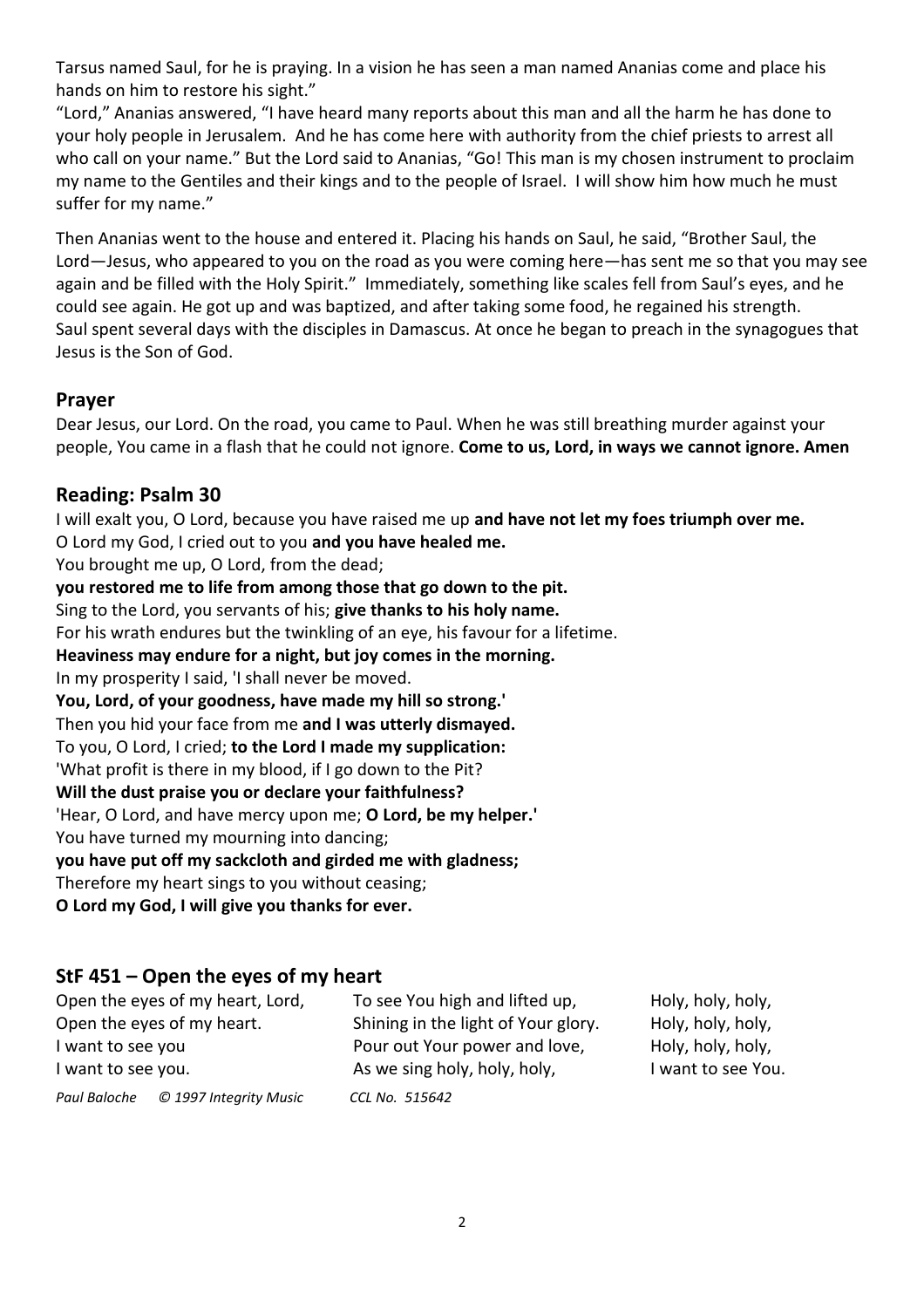### **Reading: John 21:1-19**

Afterward Jesus appeared again to his disciples, by the Sea of Galilee. It happened this way: Simon Peter, Thomas (also known as Didymus), Nathanael from Cana in Galilee, the sons of Zebedee, and two other disciples were together. "I'm going out to fish," Simon Peter told them, and they said, "We'll go with you." So they went out and got into the boat, but that night they caught nothing.

Early in the morning, Jesus stood on the shore, but the disciples did not realize that it was Jesus. He called out to them, "Friends, haven't you any fish?" "No," they answered. He said, "Throw your net on the right side of the boat and you will find some." When they did, they were unable to haul the net in because of the large number of fish.

Then the disciple whom Jesus loved said to Peter, "It is the Lord!" As soon as Simon Peter heard him say, "It is the Lord," he wrapped his outer garment around him (for he had taken it off) and jumped into the water. The other disciples followed in the boat, towing the net full of fish, for they were not far from shore, about a hundred yards. When they landed, they saw a fire of burning coals there with fish on it, and some bread.

Jesus said to them, "Bring some of the fish you have just caught." So Simon Peter climbed back into the boat and dragged the net ashore. It was full of large fish, 153, but even with so many the net was not torn. Jesus said to them, "Come and have breakfast." None of the disciples dared ask him, "Who are you?" They knew it was the Lord. Jesus came, took the bread and gave it to them, and did the same with the fish. This was now the third time Jesus appeared to his disciples after he was raised from the dead.

When they had finished eating, Jesus said to Simon Peter, "Simon son of John, do you love me more than these?" "Yes, Lord," he said, "you know that I love you." Jesus said, "Feed my lambs." Again Jesus said, "Simon son of John, do you love me?" He answered, "Yes, Lord, you know that I love you." Jesus said, "Take care of my sheep."

The third time he said to him, "Simon son of John, do you love me?" Peter was hurt because Jesus asked him the third time, "Do you love me?" He said, "Lord, you know all things; you know that I love you." Jesus said, "Feed my sheep. Very truly I tell you, when you were younger you dressed yourself and went where you wanted; but when you are old you will stretch out your hands, and someone else will dress you and lead you where you do not want to go." Jesus said this to indicate the kind of death by which Peter would glorify God. Then he said to him, "Follow me!"

## **Sermon**

When there are times we cannot see Jesus in person or feel God is near us, what will/ should we do? God through the Bible has offered us the way forward for those who desire to meet Him again: 'Go to Galilee'.

After the discovery of the empty tomb, the disciples had only one instruction to follow in the midst of their fear and uncertainty: go to Galilee. Don't you think that is still an instruction to us today? Because we are in the same place as the disciples: 'This is where we live: after the resurrection but before the return, entrusted with a message that is wonderful, but the import of which we do not quite understand.' But, where is our Galilee, and how do we get there?

Before that, let us explore why were these disciples (the church) to go and gather together in Galilee? What made them think that they may meet Jesus there? First, because God has sent the messengers (angels) who gave them the information that, 'And now,… He (Jesus) is going ahead of you to Galilee. You will see Him there.' Please turn to your Bible and look to Mark 16: 5-7 and Matthew 28:5-7. Even Jesus Himself also said (in Mark 16: 7 and Mark 14: 27-28), 'Don't be afraid! Go tell my brothers to leave for Galilee and they will see me there.' You see, the disciples had the full information when this happened (after His resurrection) …'even if everyone else has deserted you, I never will. I (Jesus) will meet you there.'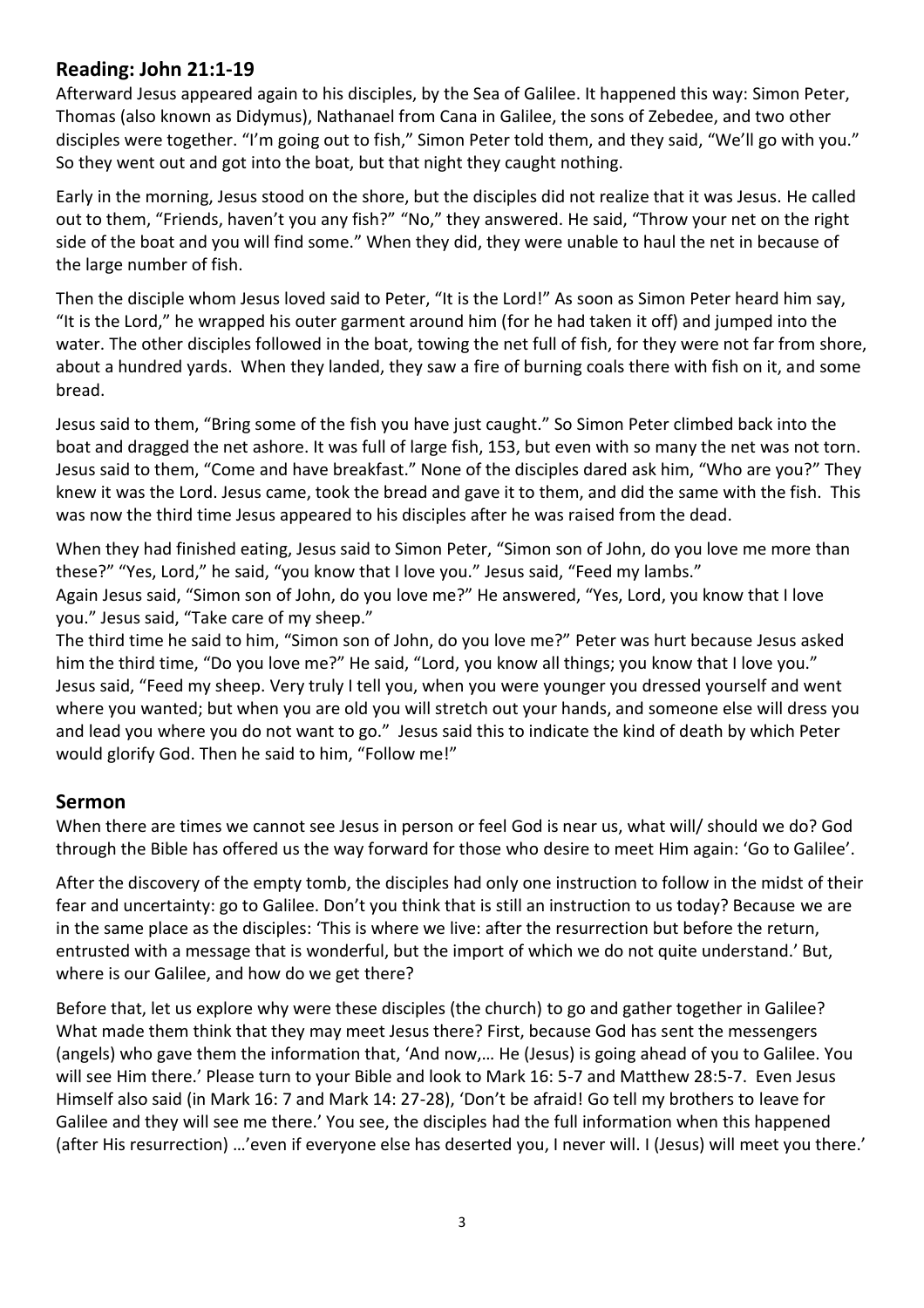Why did the disciples go to gather together in Galilee? Because they remembered Jesus' words and because they believed God's message from the angel. They trusted even though Jesus' guidance for them sounded crazy and did not seen to be suitable in their context at all! Yes, they sought to look for Jesus and they are obedient to Jesus' words for them. There, they fulfilled Jesus' words by gathering together in Galilee. The point was that they were to gather together, even in the most discouraging time in life. They stayed together. In addition, they followed their leader, Peter. Many may consider that Peter did not have great leadership skills, oh well… just not long before he betrayed the Lord three times. But, when the leader, Peter, said, 'I am going fishing.' The other disciples almost straight away responded, 'We'll come too..'(John 21:4-5). Peter, the leader, led and people followed him.

Christian leadership is never about the person's status but it is about the anointing. It is not about the leader – but is about the group of 'professional' believers who had the personal relationship with the Lord and trusting that Lord Jesus has chosen for them the best leader to lead them. So, Peter organised a day trip – a fishing trip. The rest immediately followed. So, they stayed together.

Look at our church leaders whom God has chosen and given to us. Do we know our Lord our God? Will we trust Him to give us the best leaders for us for this season of time and present circumstances? When our leader is organising a 'day trip' - a journey, will we follow?

Let's continue looks at today's passage. You see the disciples were faithful to Jesus, followed the information and gathered together (a church) but … still fruitless. Sometime, trusting God and following the word of God can still not bear fruit. Why? The disciples were continuing working hard the whole night, together…but this was not enough. Because there was no Jesus in their hard work? Where was Jesus? Not until Jesus be part of their life and their work, this church on the boat: discouraged, tired, confused…empty net…empty heart…FRUITLESS! But, Jesus was very near to them and He was calling out to them 'children…have you caught no fish?' and He gave them instruction to put their net on the right side of their boat. You know the story told us that the disciple (the church on the boat) caught 153 BIG fish!

What God wants us to learn and wants us to receive from Him today: God still wants to use us and our church. We might be part of the today's 'church on the boat'. Jesus is still calling out to us to do the things He wants us to do. Jesus is calling out to us to stick together. Jesus is calling out to the church and He wants to us to use our energy, our time, our premises, our resources and talents on this side of church life – to bring people to Galilee and meet Him there.

God is calling out so that you may be like Peter. When Jesus called, Peter jumped into water toward Jesus. All Peter wanted was to be with Jesus and be closer to Jesus. For Peter, BIG fish and Jesus - always Jesus first. What about us, 'the church on the boat' of today? Have we lost sight and forget about our first love? Turn back now, Jesus is calling. All that Lord Jesus wants from us today is that we may be like 'the church in the boat' who know Jesus and recognise His voice when He speaks. They shouted, 'It's the Lord!' Have we heard Jesus calling out to us and our church saying, 'Children, have you caught no fish?' Will we be willing to let go of all the BIG fish (things you are holding to) from our hands and minds and go closer to Jesus now? When we do this…we are in Galilee!

#### **Prayer**

Lord Jesus, You came to the disciples on the lake. Among all the familiar things of their experiences, the nets, the fish, the morning sun on the water… and You broke the bread and fish to feed them. **Come to us, Lord, in familiar ways.** 

Lord Jesus, You came to Peter after breakfast, with questions and commissions of love: You touched the deep places of commitment and prepared Peter for the journey.

**Come to us, Lord, in ways of love and challenge. We will go and follow your guide. Amen.**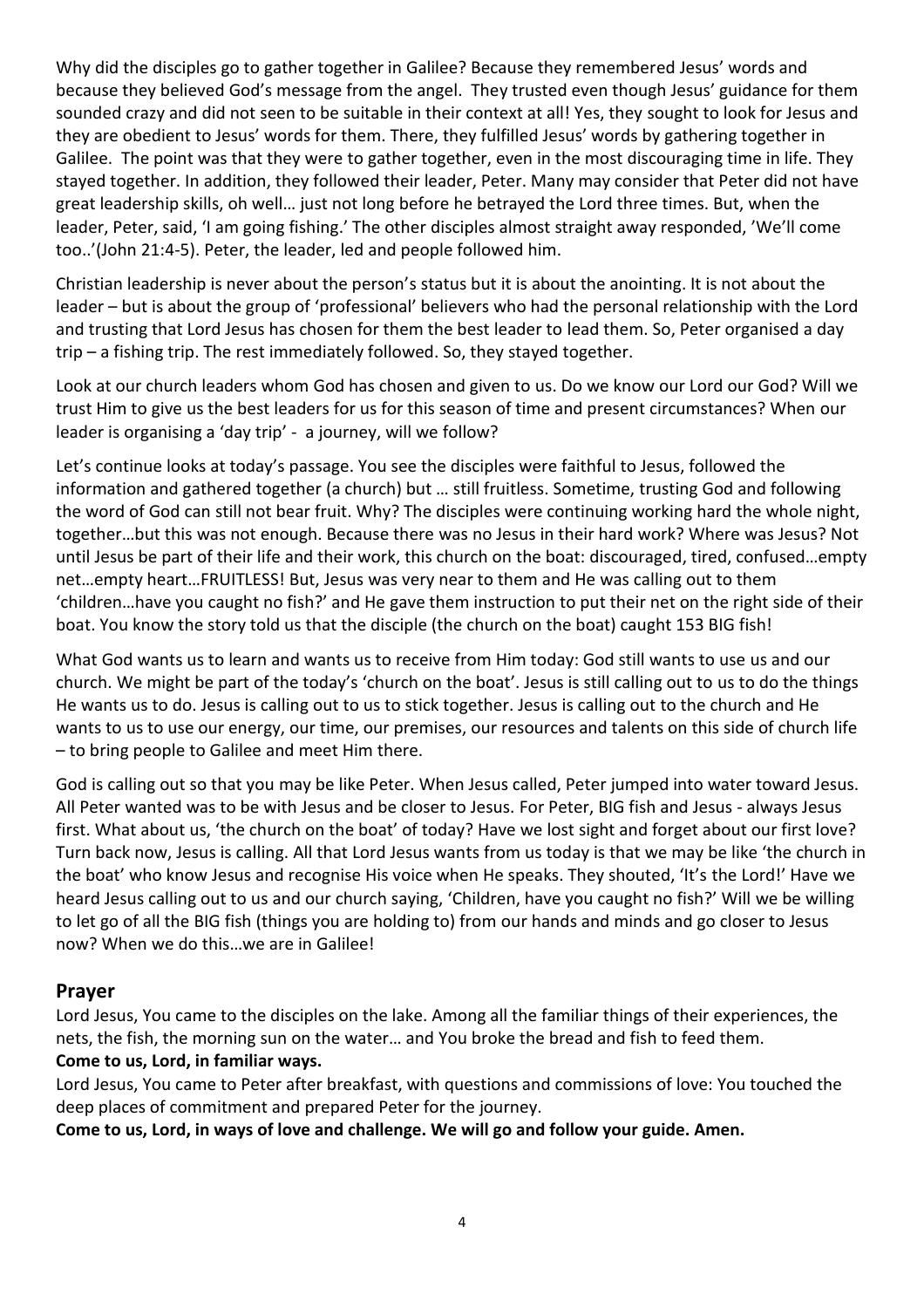# **StF 465 – Guide me, O thou great Jehovah**

- 1) Guide me, O thou great Jehovah, Pilgrim through this barren land; I am weak, but thou art mighty; Hold me with thy powerful hand: Bread of heaven, Bread of heaven, Feed me now and evermore. Feed me now and evermore.
- 2) Open thou the crystal fountain, Whence the healing stream shall flow; Let the fiery, cloudy pillar Lead me all my journey through: Strong Deliverer, Strong Deliverer, Be thou still my strength and shield. Be thou still my strength and shield.

*William Williams CCL No. 515642*

3) When I tread the verge of Jordan, Bid my anxious fears subside; Death of death, and hell's destruction, Land me safe on Canaan's side: Songs of praises, Songs of praises I will ever give to thee. I will ever give to thee.

### **Prayers of Intercession**

Mighty God, in whom we know the power of redemption, you stand among us in the shadows of our time. As we move through every sorrow and trial of this life, uphold us with knowledge of the final morning when, in the glorious presence of your risen Son, we will share in his resurrection, redeemed and restored to the fullness of life and forever freed to be your people. **Amen.**

O God, your Son remained with his disciples after his resurrection, teaching them to love all people as neighbours. As his disciples in this age, we offer our prayers on behalf of the world in which we are privileged to live and our neighbours with whom we share it.

Father, we ask for the courage of your Son, who lay down His life for His sheep.

We pray for those who prepared to suffer and even die for what they believe in You… [*Silence*]

We pray for the compassion and peace of your Son, who leads His sheep to safe pasture.

We pray for those who work to feed and shelter and educate Your people in our world… [*Silence*].

We pray for reconciliation and healing in all places of war, particularly for Ukraine and Russia. We pray that the nations of this world may be united and subject to the rule of the Risen Christ, through whom and for whom all things were created. We ask for the love of Jesus, your Son, who knows His sheep by name. We pray for our church: for its ministers and stewards, preachers and teachers, all who engaged in pastoral care…

[*Silence*]

Father, we pray for ourselves that we might hear the call from our Master Lord Jesus Christ and follow His way of love…

[*Silence*]

We make all our prayers in Christ's name. **Amen.**

Open our hearts to your power moving around us and between us and within us, until your glory is revealed in our love of both friend and enemy, in communities transformed by justice and compassion, and in the healing of all that is broken. **Amen.**